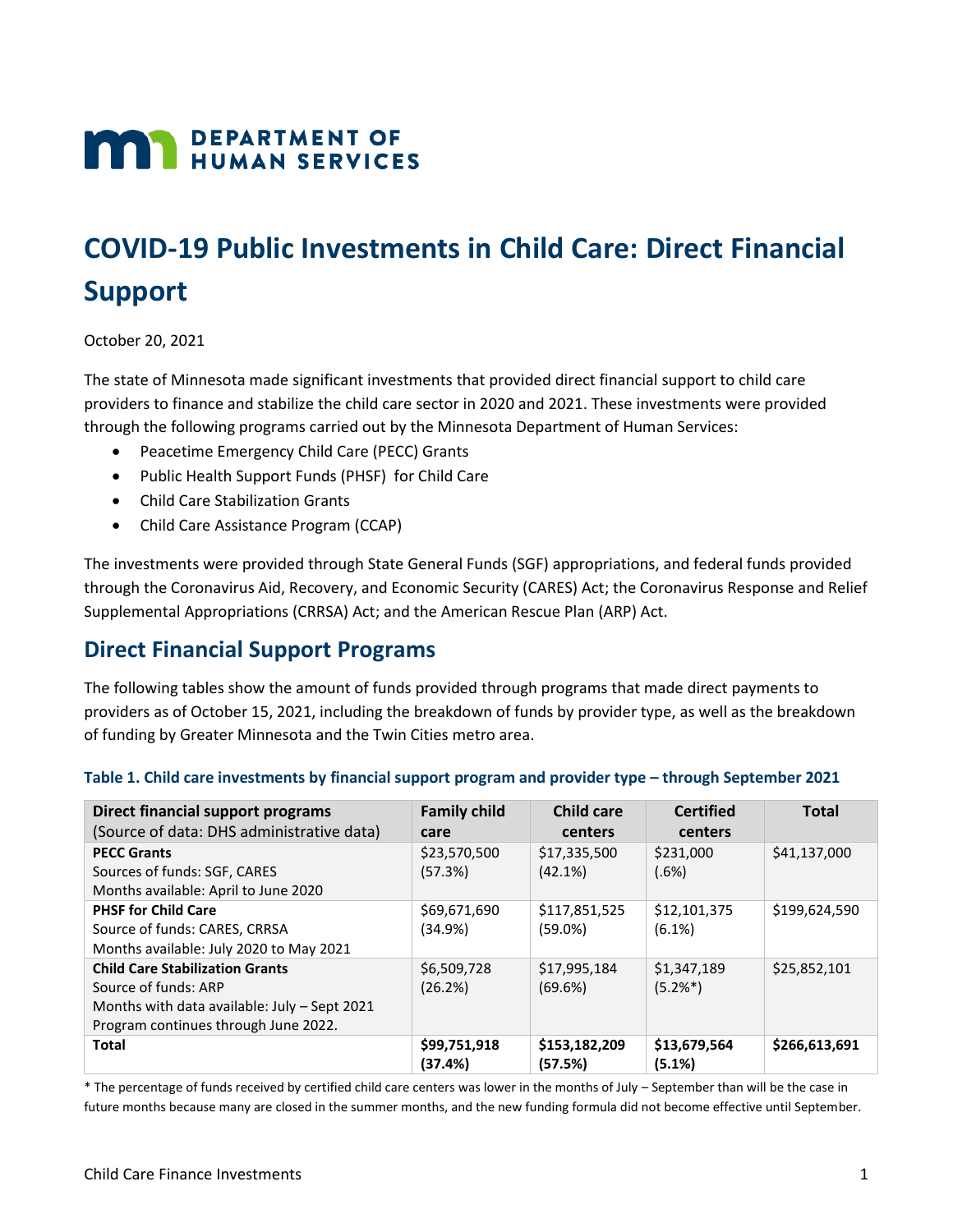| Child care financial support programs<br>(Source of data: DHS administrative data)                                             | Greater<br><b>Minnesota</b> | <b>Twin Cities</b><br>metro area | <b>Total</b>  |
|--------------------------------------------------------------------------------------------------------------------------------|-----------------------------|----------------------------------|---------------|
| <b>PECC Grants</b>                                                                                                             | \$21,195,500<br>(52%)       | \$19,941,500<br>(48%)            | \$41,137,000  |
| <b>PHSF for Child Care</b>                                                                                                     | \$89,520,965<br>(45%)       | \$110,103,625<br>(55%)           | \$199,624,590 |
| <b>Child Care Stabilization Grants</b><br>Months with data available: July - Sept 2021<br>Program continues through June 2022. | \$10,148,955<br>(39.3%)     | \$15,703,146<br>(60.7%)          | \$25,852,101  |
| <b>Total</b>                                                                                                                   | \$120,865,420<br>(45%)      | \$145,748,271<br>(55%)           | \$266,613,691 |

#### **Table 2. Child care investments by financial support program and region – through September 2021**

The following two tables provide 1) the estimated numbers of children enrolled in licensed and certified child care programs, grouped by provider type and region, and 2) the number of licensed and certified programs by provider type and region. These are provided for context in understanding how funds are disseminated.

#### **Table 3. Estimated number of children enrolled in child care by provider type and region**

| Child care provider type<br>(Source of data: estimates based on data<br>collected in the Child Care Stabilization grant<br>applications in July, August and September<br>2021) | <b>Children</b><br>enrolled in<br>Greater<br><b>Minnesota</b> | Children<br>enrolled in<br><b>Twin Cities</b><br>metro area | <b>Total</b>   |
|--------------------------------------------------------------------------------------------------------------------------------------------------------------------------------|---------------------------------------------------------------|-------------------------------------------------------------|----------------|
| Licensed Family child care                                                                                                                                                     | 43,600                                                        | 23,400                                                      | 67,000 (24%)   |
| <b>Licensed Centers</b>                                                                                                                                                        | 34,000                                                        | 79,000                                                      | 113,000 (40%)  |
| <b>Certified Centers</b>                                                                                                                                                       | 39,500                                                        | 61,500                                                      | 101,000 (36%)  |
| <b>Total</b>                                                                                                                                                                   | 117,100 (42%)                                                 | 163,900 (58%)                                               | 281,000 (100%) |

#### **Table 4. Number of child care providers by type and region**

| Number of providers by region and provider type | <b>Providers in</b> | <b>Providers in</b> | <b>Total</b>    |
|-------------------------------------------------|---------------------|---------------------|-----------------|
| (Source of data: DHS Licensing, October 2021)   | <b>Greater</b>      | <b>Twin Cities</b>  |                 |
|                                                 | <b>Minnesota</b>    | metro area          |                 |
| Licensed Family child care                      | 4.401               | 2,359               | 6,760 (74%)     |
| <b>Licensed Centers</b>                         | 677                 | 1,112               | 1,789 (20%)     |
| <b>Certified Centers</b>                        | 224                 | 350                 | 574 (6%)        |
| <b>Total</b>                                    | 5,302<br>(58%)      | 3,821<br>(42%)      | 9,123<br>(100%) |

#### **Table 4. Estimated number of individuals regularly caring for children by provider type**

| Program type(Source of data: estimates based on data collected in<br>the Child Care Stabilization grant applications in July, August and<br>September 2021) | <b>Individuals</b><br>regularly caring<br>for children |
|-------------------------------------------------------------------------------------------------------------------------------------------------------------|--------------------------------------------------------|
| Licensed Family child care                                                                                                                                  | 7,900 (18.5%)                                          |
| <b>Licensed Centers</b>                                                                                                                                     | 26,700 (62.5%)                                         |
| <b>Certified Centers</b>                                                                                                                                    | 8,100 (19%)                                            |
| <b>Total</b>                                                                                                                                                | 42,700 (100%)                                          |